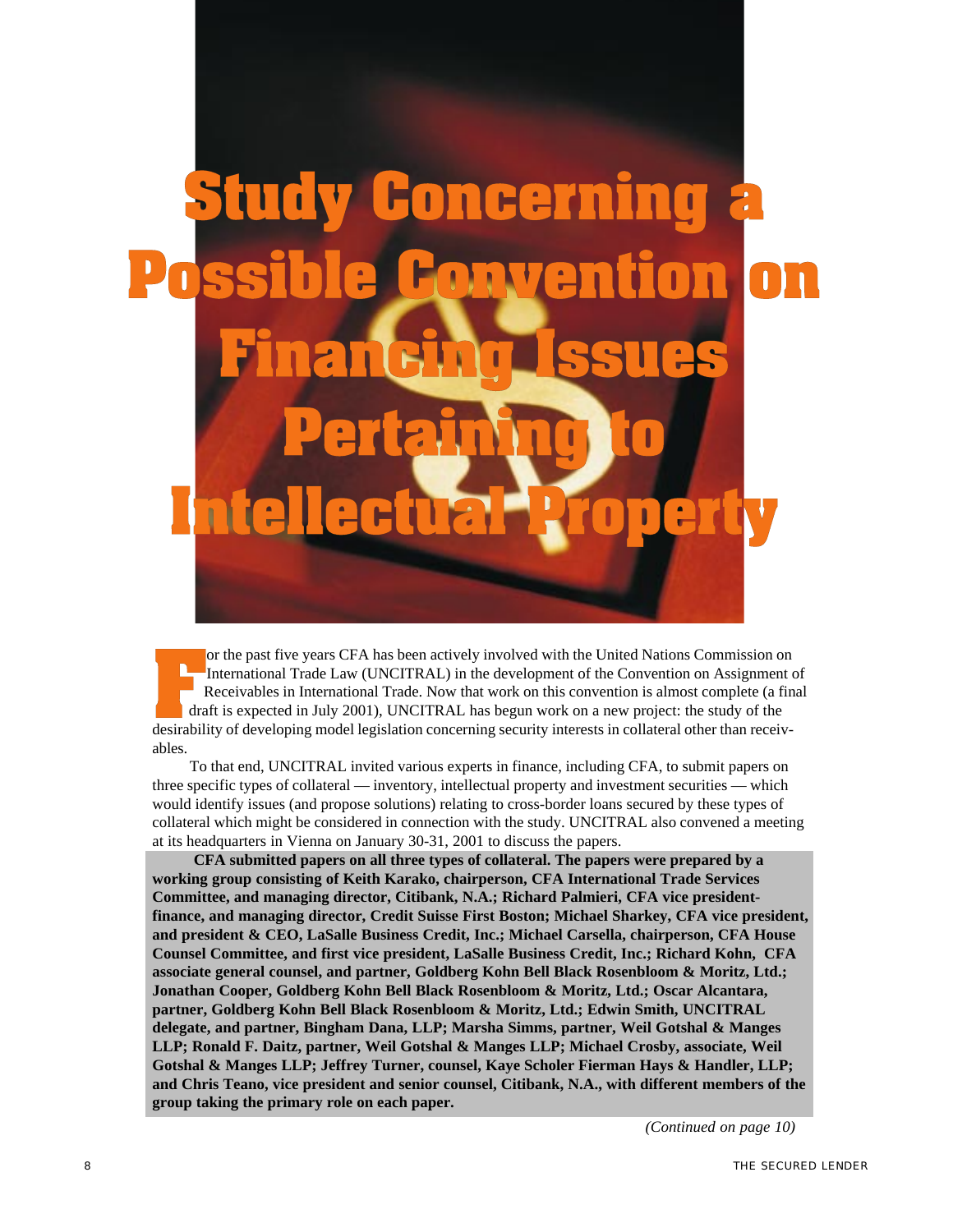Keith Karako and Richard Kohn attended the Vienna meeting on behalf of CFA. Other attendees included Professor Dr. Ulbrich Drobnig of the Max-Plank-Institut für Ausländisches und Internationales Privatrecht in Hamburg, Germany; Nicholas From of Lovells in London, England; Guy Morton of Freshfields Bruckhaus Deringer in London, England; Richard Potok of Potok & Co. in London, England; Professor Catherine Walsh of University of Brunswick in Fredericton N.B., Canada (currently at McGill University School of Law in Montreal, Quebec, Canada); and Professor Peter Winship of Southern Methodist University School of Law in Dallas, Texas. The meeting was chaired by Franco Ferrari, legal officer at the United Nations Office of Legal Affairs, and was also attended by

Jernej Sekolec, secretary of UNCITRAL and Spiros Bazinas, legal officer of UNCITRAL.

At this point, it remains unclear whether UNCITRAL will undertake the project and, if it does, whether the project will focus on one or more of the three specific types of collateral mentioned above or on security interests in general. However, *The Secured Lender* felt that the three papers submitted by CFA are of interest in their own right insofar as they discuss particular issues and concerns inherent in cross-border commercial finance transactions under the current laws of various countries, and is

therefore reprinting them, in full, in three issues of this magazine. Reprinted below is the paper on intellectual property, the primary authors of which were Oscar Alcantara, partner, Goldberg Kohn Bell Black Rosenbloom & Moritz, Ltd., and Jeff Turner, counsel, Kaye Scholer Fierman Hays & Handler, LLP. The papers on inventory financing and investment securities will be reprinted in future issues.

### **I. Introduction**

The Commercial Finance Association (CFA) is pleased to submit this Memorandum to the United Nations Commission on International Trade Law (UNCITRAL) in connection with a study being conducted by UNCITRAL concerning the desirability of developing conventions pertaining to various forms of secured financing, with the goal of promoting such forms of financing in States that become parties to the conventions.<sup>1</sup>

This Memorandum focuses on forms of financing in which intellectual property owned by the borrower<sup>2</sup> represents an important component of the collateral package (for convenience, these forms of financing are collectively referred to as "intellectual property financing"). For purposes of this Memorandum, the term "intellectual property" is used generally to refer to patents, trademarks, copyrights, customer lists, know-how, trade secrets and other similar rights.<sup>3</sup>

Intellectual property financing represents a major form of financing for commercial enterprises located in North America. Unfortunately, lenders attempting to provide intellectual property financing in other jurisdictions are frequently confronted with legal obstacles that make such financing impractical or cost-prohibitive to borrowers, thereby depriving borrowers of access to a highly effective form of financing. CFA strongly believes that a properly constructed convention on intellectual property financing (referred to for convenience as an "Intellectual Property Convention") could effectively address these legal obstacles,

Intellectual property financing represents a major form of financing for commercial enterprises located in North America.



thereby dramatically enhancing the flow of low-cost credit to jurisdictions governed by the convention from lenders throughout the world.

This paper first presents a brief overview of the role of intellectual property in financings provided by CFA members and other lenders, and then discusses those characteristics of an Intellectual Property Convention that would, in the opinion of CFA, significantly promote the availability of intellectual property financing to borrowers located within jurisdictions

governed by the convention.

By way of background, CFA is a trade association for financial institutions that provide asset-based commercial financing and factoring to business borrowers. Although most of the members of CFA are headquartered in North America, many are located, or have affiliates or branches, in other countries, or are owned by entities headquartered in other countries. Among the nearly 300 members of CFA are substantially all of the major money center and important regional banks and other large and small commercial lenders in North America. CFA members provide financing to businesses on an international, national, regional and local scale. Most of the borrowers served by CFA members depend on secured financing to operate and grow. Although much of this financing is used by businesses for working capital purposes, a substantial amount of it is used to finance the acquisition of other companies. Financing provided by CFA members is generally secured by various forms of property owned by the borrowers, including accounts receivable, inventory, equipment, real estate,

*(Continued on page 12)*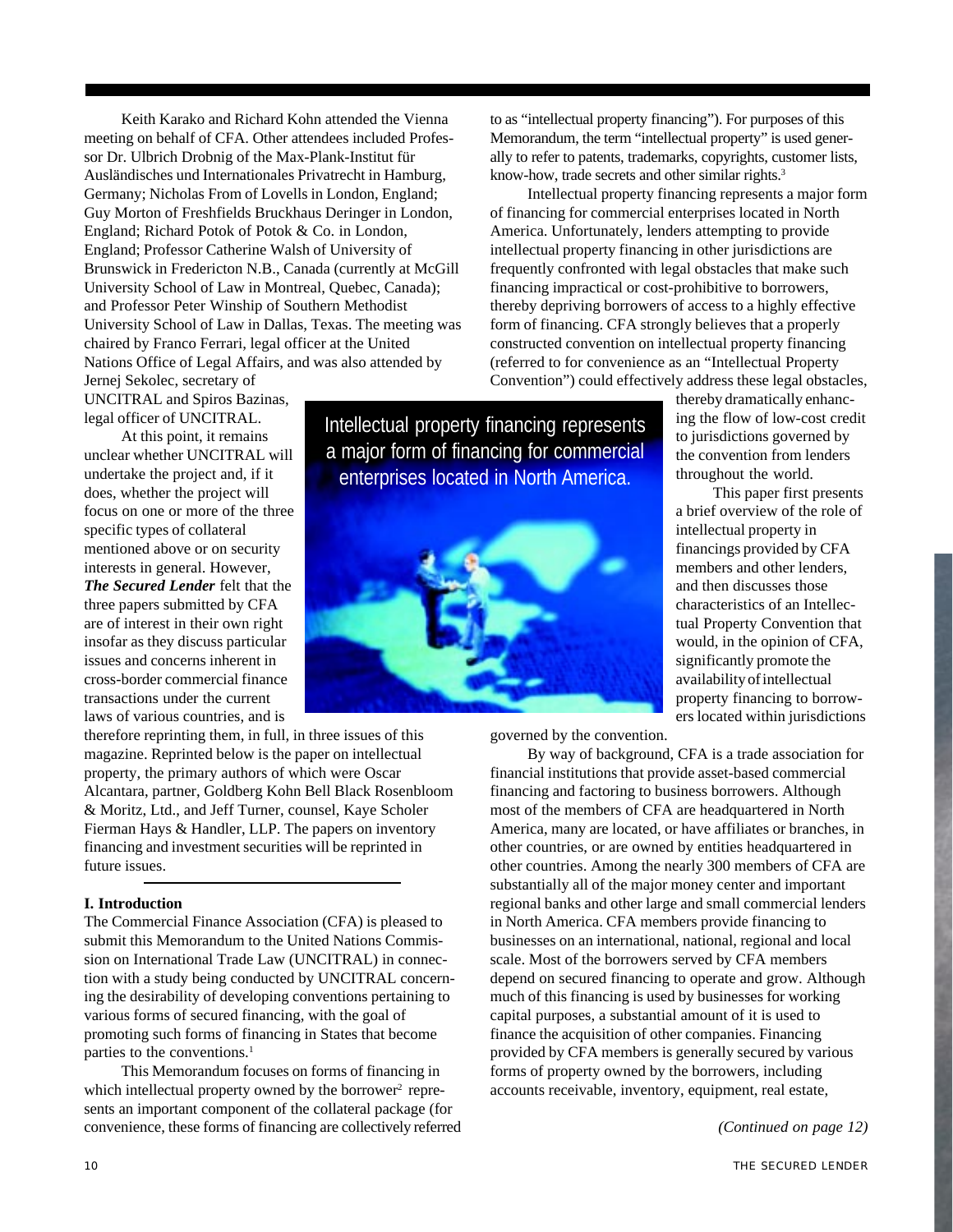intellectual property and investment securities. In 1999, secured financing provided by CFA members totaled almost USD 300 billion.

In recent years, CFA members have become increasingly active in making cross-border loans, including loans predicated on the value of collateral located in other jurisdictions and denominated in local currencies. This increased activity in cross-border lending flows naturally from the increased globalization of borrowers that has occurred during recent years, fueled by reductions in trade barriers, a robust world economy and explosive developments in technology.

The proliferation of cross-border financing, including cross-border intellectual property financing, has posed many legal challenges for CFA members as they have attempted to obtain, in countries other than their home countries, legal rights equivalent to those that they enjoy under their domestic laws. In some countries, obtaining such rights is a relatively easy matter. In others, it is difficult or impossible under the current legal regimes. In still others, although the legal regimes may be conducive to secured lending, the judicial systems do not provide a level of predictability sufficient to attract foreign lenders.

Several additional preliminary points should be made. First, this Memorandum does not purport to be comprehensive; rather, it seeks only to highlight some of the legal issues encountered by CFA members in cross-border intellectual property financing, and to suggest ways in which an Intellectual Property Convention might address those issues and thereby promote cross-border intellectual property financing.

Second, this Memorandum does not presume that favorable legal systems in other countries must be mirror images of the legal systems in those countries in which CFA members have a significant presence, in order to attract intellectual property financing from CFA members. On the contrary, in recent years many CFA members and other lenders have shown a strong willingness to adapt to the legal systems of various other countries that lack some of the basic attributes of their own legal systems, and to respect the cultural differences that have given rise to such legal systems. Moreover, in some instances, the laws of other countries are more favorable to lenders than are the laws of their home countries.

Finally, CFA believes that the proposals set forth in this paper will promote intellectual property financing, not

> only by CFA members, but by all lenders, wherever located.

# **II.The Role of Intellectual Property in Financing Transactions**

In both domestic and cross-border transactions, intellectual property represents an extremely important class of collateral for CFA members and other lenders. Because of the rapid progress of technology and the heightened value of information to companies in this "information age," patents, trademarks, copyrights, customer lists, know-how, trade secrets and other forms of intellectual property represent, for many companies, an increasingly important component of the value of such companies. Often, a company's intellectual property is its only significant asset or its most valuable asset. Given this circumstance, and the fact that the importance of intellectual property will undoubtedly continue to grow, it is critical that companies be able to obtain financing based on the value of their intellectual property.

*(Continued on page 14)*

**The proliferation of cross-border financing, including cross-border intellectual property financing, has posed many legal challenges for CFA members as they have attempted to obtain, in countries other than their home countries, legal rights equivalent to those that they enjoy under their domestic laws.**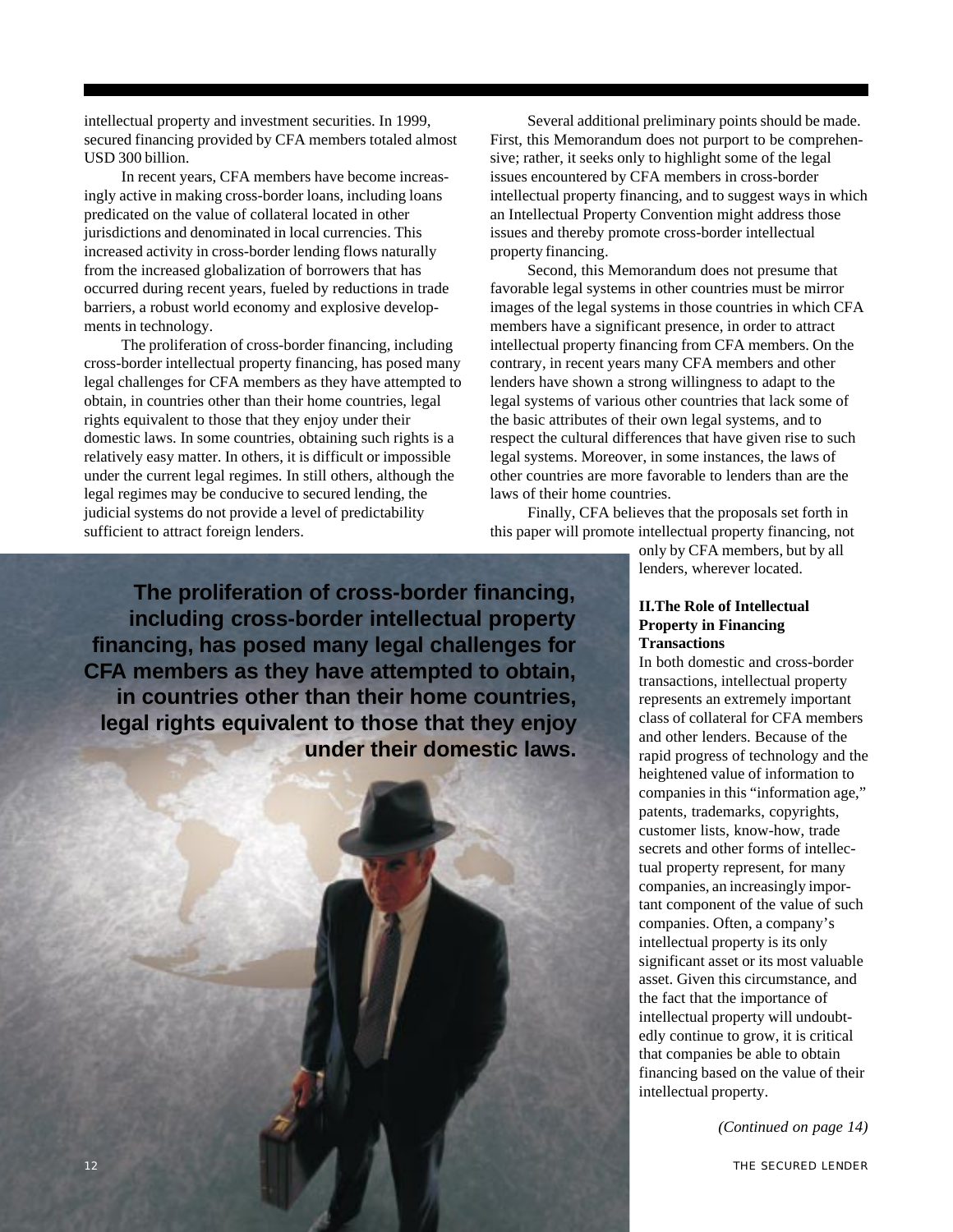One of the major obstacles to intellectual property financing in some jurisdictions is the unavailability, under the legal regimes of those jurisdictions, of a true security interest<sup>5</sup> in intellectual property assets.

CFA members typically utilize intellectual property as collateral in a variety of ways. First, intellectual property often has sufficient independent value to qualify it as primary collateral for a loan, especially for the growing number of companies in the technology sector. For example, a lender may make a loan to a borrower predicated solely on the value of the borrower's patents or trademarks. The basic principle with respect to this type of financing is that a lender will only provide such financing to the extent it determines that, if the borrower fails to repay the loan, the lender may look to the intellectual property for repayment. Clear and predictable secured lending laws are critical to enable the lender to make this determination.

Second, a borrower's intellectual property rights frequently represent an intrinsic component of the value of other property of the borrower, such as equipment that has been specially tooled for the production of a patented product, or inventory that has been branded with one of the borrower's trademarks. Such property may be of little or no value to a lender as collateral, or to a subsequent purchaser of the borrower's business, unless the lender or purchaser is able to obtain rights in the associated intellectual property. Secured lending laws that are structured to enable lenders and subsequent purchasers to obtain rights in the related intellectual property in an efficient and cost-effective manner would, in the view of CFA, encourage lenders to make loans predicated upon the full value of the borrower's property.

# **III. Characteristics of an Intellectual Property Convention**

In light of the importance of intellectual property in financing transactions, this Memorandum suggests various characteristics of an Intellectual Property Convention which would, in CFA's opinion, encourage lenders to make loans secured by intellectual property owned by borrowers located in contracting States.<sup>4</sup> This would not only provide greater access to credit for such borrowers, but would also reduce the cost of credit to such borrowers by stimulating competition among lenders located throughout the world.

# **A. The Creation and Priority of Security Interests in Intellectual Property.**

### *1. Recognizing True Security Interests in Intellectual Property.*

One of the major obstacles to intellectual property financing in some jurisdictions is the unavailability, under the legal regimes of those jurisdictions, of a true security interest<sup>5</sup> in intellectual property assets. In such jurisdictions, in order to approximate the effect of a security interest, lenders must take assignments of a borrower's intellectual property, thereby becoming the record owner of the property, and must then license the intellectual property back to the borrower so that the borrower can continue using the intellectual property. This approach has several unfortunate side-effects. First, the lender, as the record owner, might be required to comply with a wide array of filing obligations in order to maintain the existence of the assigned intellectual property. For example, in the case of trademarks, the lender might periodically be required to file documents attesting to a trademark's continued use, even though it is unlikely that the lender would have first-hand knowledge of such use. Additionally, the lender, as record owner, may be required to protect or defend intellectual property interests in

*(Continued on page 16)*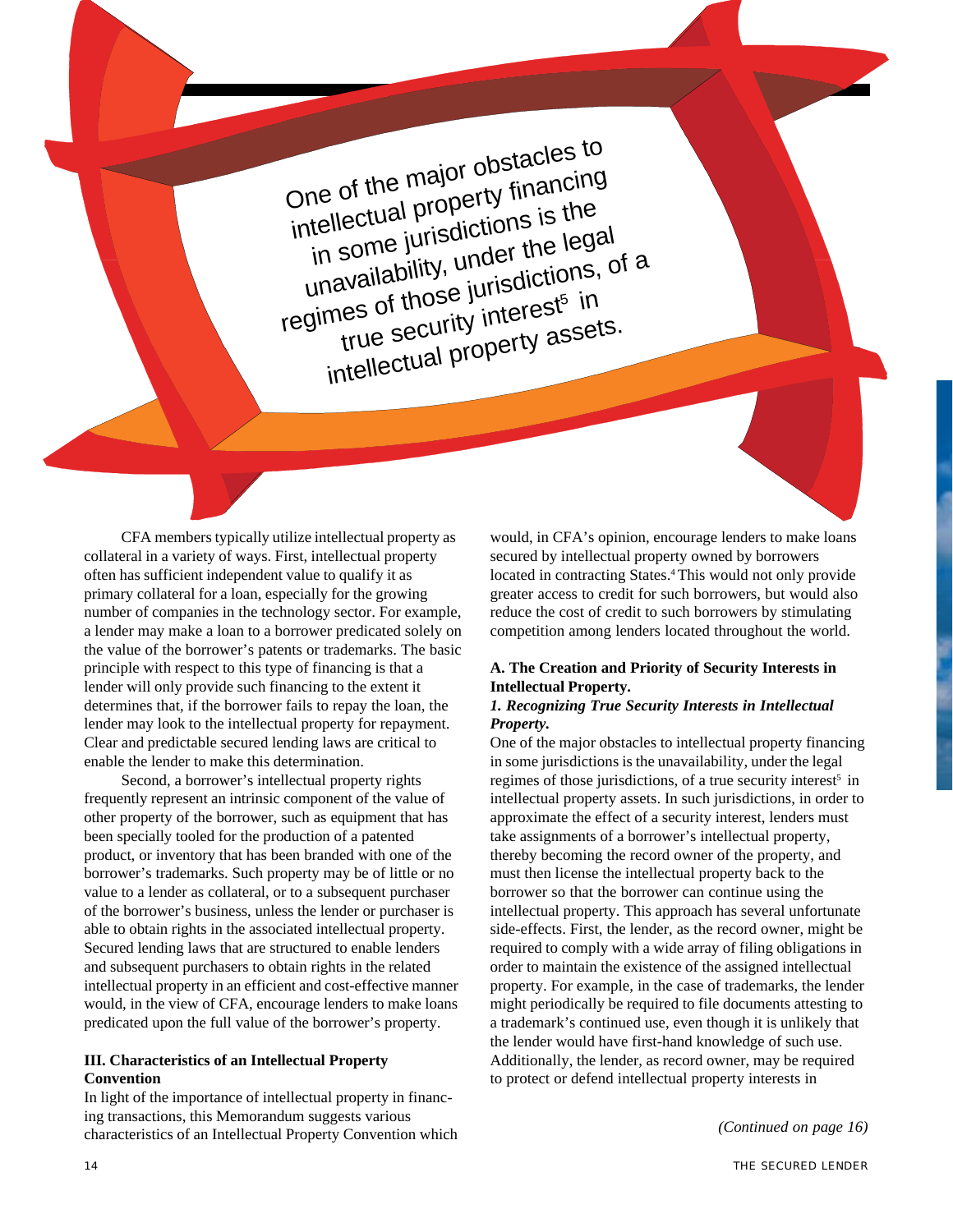infringement proceedings involving the property. These side-effects can deter lenders from providing intellectual property financing.

Accordingly, CFA suggests that an Intellectual Property Convention should begin with the proposition that all contracting States should recognize the concept of a true security interest in intellectual property, so that borrowers would no longer be required to assign ownership of their intellectual property to lenders in order to realize the value of that property in financing transactions.<sup>6</sup>

### *2. Unregistered intellectual property.*

Unlike most categories of commercial property, rights in intellectual property have traditionally been the subject of

**Because unregistered intellectual property is frequently valuable despite the fact that it is not registered, it would be extremely beneficial to the owners of these assets if they could be used as collateral to obtain financing.**

specialized registration offices within the jurisdiction where protection and enforcement rights are desired. Some of these offices are chartered to create and grant property rights, while others serve only as registries within which property owners give notice of their rights to the rest of the world. In either case, business persons, intellectual property owners and the legal community at large already have become accustomed to using these registration bodies as a source of information concerning intellectual property assets of companies and individuals.

However, a wide variety of intellectual property assets that constitute valuable commercial property are not registered by their owners with any registration office. Under most current legal regimes, it is not possible for lenders to obtain security interests in such unregistered intellectual property that are enforceable against third parties and, therefore, lenders are often unwilling to assign value to such property as collateral. *(Continued on page 18)*

There are many valid reasons why intellectual property may remain unregistered. In the case of copyrights, some of the reasons are as follows:

- ➤ Software developers may be in the continual process of revising their products and developing new versions and sub-versions of valuable software, thus making registration impractical and costly.
- ➤ Some companies' inventory of consumer products is only made salable by the inclusion of product packaging and owner's manuals, even though many companies do not rigorously register labeling and manuals.
- ➤ Internal documents such as the memoranda, manuals, policies, and records that represent a company's institutional memory and may be essential to its value as a going concern are rarely registered even though they are protected by copyright.
- ➤ Blueprints and other technical drawings that keep factory floors operating are frequently overlooked as assets that might be the subject of copyright registration.

In recognition of this, States party to the Berne Convention for the Protection of Literary and Artistic Works agreed that copyright owners need not register their copyright assets in order to own and exploit them.7

With respect to patents, concern for the confidentiality of new inventions dictates that not all information regarding applications for patents be searchable by the general public. Moreover, many valuable inventions may simply never become the subject of a fully issued patent. For example, if an otherwise patentable invention is disclosed in a nonconfidential manner prior to the filing of a patent application, that disclosure may result in the failure of a patent application in most jurisdictions. However, the technology underlying that invention, which may well be considered to be "know-how," may still be extremely valuable to the owner.

Trade secrets such as customer lists, secret formulae and marketing plans may in some instances be the most valuable intangible assets that a company owns. However, because of obvious concerns for confidentiality, such assets are not typically registered with any government office.

With respect to trademarks, some jurisdictions recognize trademark rights from the moment a trademark is used by exposure to the consuming public, whether or not the mark is registered. Even in countries where registration (in contrast to use) is the benchmark of trademark ownership, "well-known" marks that are not registered may still receive some level of protection.

Because unregistered intellectual property is frequently valuable despite the fact that it is not registered, it would be extremely beneficial to the owners of these assets if they could be used as collateral to obtain financing. CFA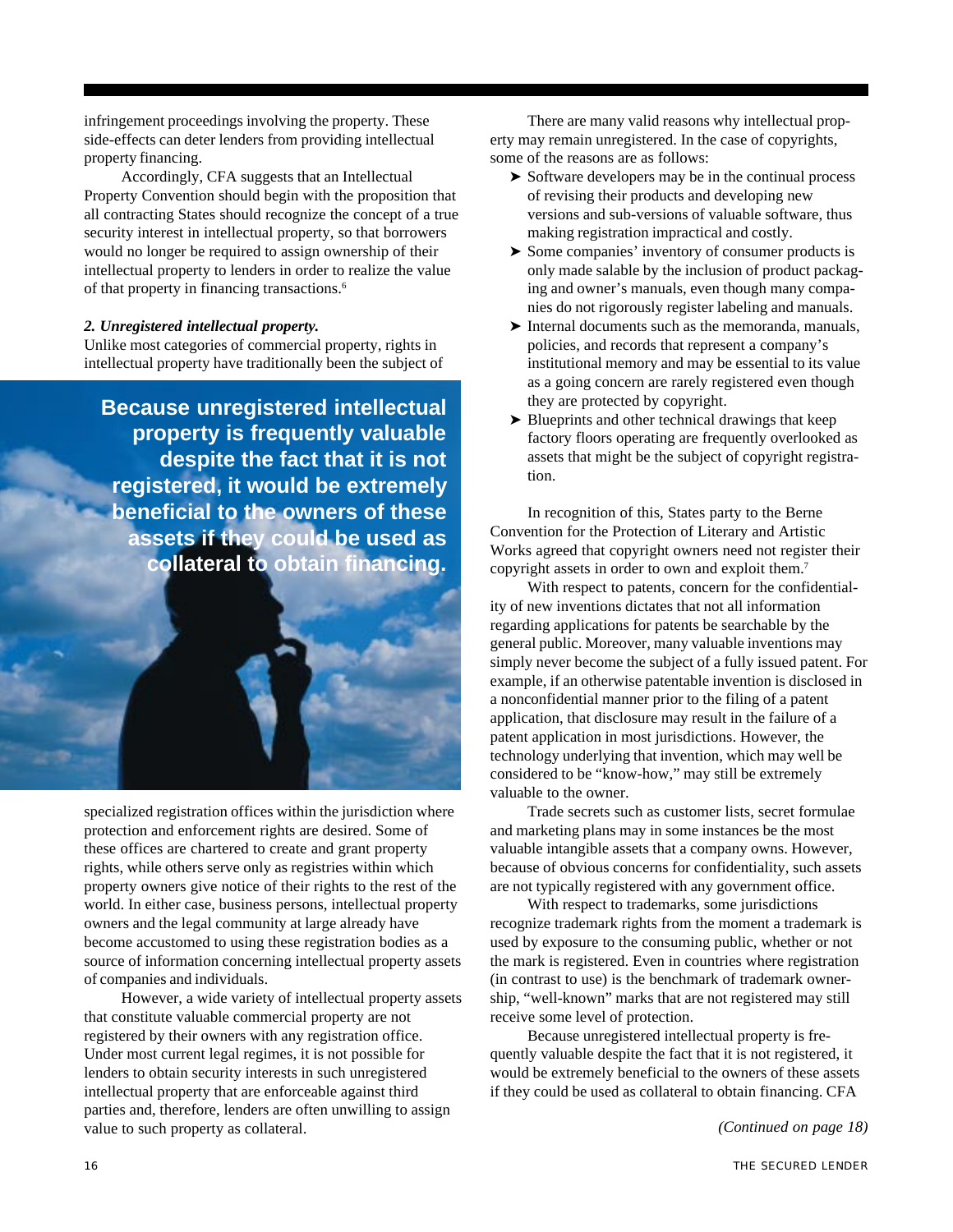

of intellectual property, a security interest in a borrower's existing and after-acquired intellectual property, so that the security interest automatically extends to each new item of intellectual property developed by the borrower without the need for any additional documentation or action. These laws also permit a lender to obtain the requisite priority for such security interest simply by a filing in the public notice filing system stating that its security interest extends to after-acquired intellectual property.8 CFA recommends the

suggests that an Intellectual Property Convention should address this issue by providing a way in which a lender may obtain a security interest in all of a borrower's intellectual property, whether or not the intellectual property is registered. CFA believes that the most effective way to achieve this result would be for an Intellectual Property Convention to provide that all intellectual property, whether or not registered, be recognized as a class of property in which a security interest may be granted.

# *3. After-acquired intellectual property.*

Many companies are constantly engaged in the development of new technologies, brands and other intellectual property (referred to, for convenience, as "after-acquired" intellectual property). However, under the laws of most jurisdictions, a security interest affecting a given item of intellectual property must refer specifically to that item, referencing a unique registration or application number. This poses a serious problem for lenders engaged in intellectual property financing, because their collateral could diminish in value, or fail to include valuable intellectual property, unless the lenders continually update their security documents to cover each new item of intellectual property which the borrower develops, even though it may not be known for some time whether the new intellectual property will have commercial value (and therefore value as collateral). However, it often would be cost-prohibitive and administratively difficult for a lender to continually update its security documents with sufficient frequency to assure that, at any given time, its security interest extends to all of its borrower's intellectual property.

In response to this problem, the laws of some jurisdictions permit a lender to obtain, in the case of certain types

adoption of this approach in an Intellectual Property Convention.

### *4. Multiple jurisdictions.*

Many companies engage in aggressive filing practices with respect to their intellectual property, especially for key intellectual properties. For example, if a trademark owner develops a new flagship brand, it may decide to file trademark applications, all covering the same mark, in many jurisdictions worldwide, including jurisdictions where the owner has no physical assets and jurisdictions where it has no current plans for wide distribution of its products. The same aggressive approach to worldwide filings is often taken with respect to key patents. If a lender is granted a security interest in such a borrower's intellectual property, the lender may feel obliged, under current practices, to file a notice of the security interest in each and every office in which the borrower has filed an application. These multiple filings can significantly drive up the costs of intellectual property financings.

CFA respectfully suggests that UNCITRAL consider an Intellectual Property Convention which would recognize that all intellectual property, no matter where or whether registered, be treated as an asset having, as its locus, the domicile of its owner. To obtain priority over other creditors of the borrower and insolvency administrators, the convention could require that the lender need only file a notice of its security interest in a single filing office located in the domicile of the borrower rather than in multiple intellectual property registries worldwide. In CFA's view, such a system would greatly facilitate a borrower's ability to

*(Continued on page 20)*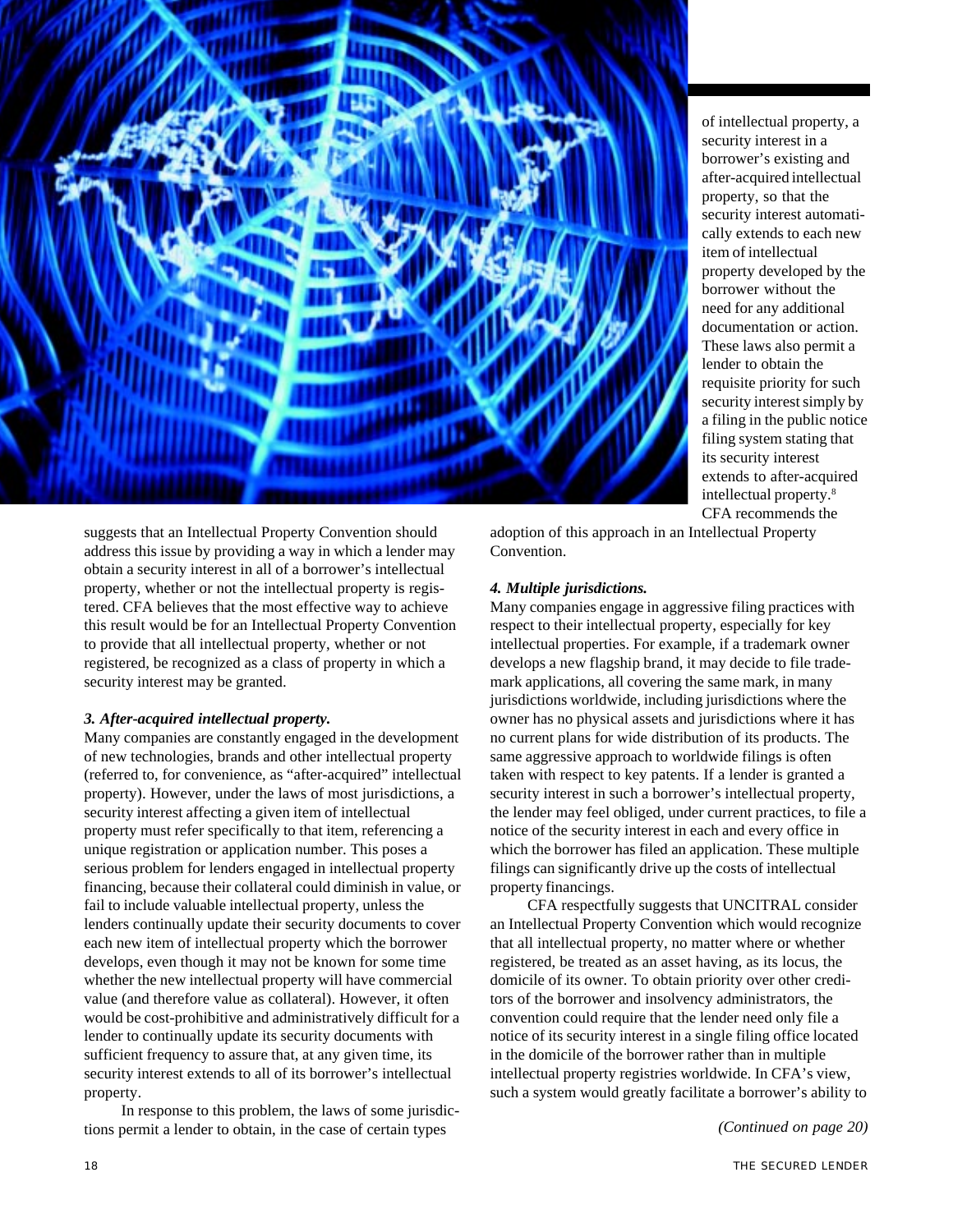obtain financing based upon the value of its portfolio of international intellectual property. Moreover, CFA submits that the simplicity of the system and its certainty would outweigh any burden imposed upon potential buyers or competing creditors to search the borrower's domicile for potential security interests.

*5. An effective public notice filing system.* As a general matter, in order for a lender to achieve the requisite level of certainty to induce it to engage in secured financing, it is not sufficient that the lender be able merely to obtain a security interest in the collateral that is enforceable against the borrower as a matter of contract. The lender must also be able to determine that its security interest has priority over competing security interests, or at least that its security interest is subject only to other security interests that are quantifiable in an acceptable amount.

In some countries, the most important tool for making this analysis is the notice filing system, under which public notice of security interests must be given and priority is based, with some exceptions, on the earliest filing. CFA respectfully submits that

a public notice filing system should also be an essential component of an Intellectual Property Convention, not only because of the attributes of fairness, efficiency and consistency that are inherent in a properly constructed notice filing system, but also because, as discussed in Section 2 above, much of the world has already become accustomed to using registration offices with respect to intellectual property.

A critical issue concerning the establishment of a notice filing system for security interests in intellectual property is whether to utilize the existing intellectual property registration systems in contracting States (with appropriate modifications to conform to the Intellectual Property Convention), or to establish a new notice filing system, either in each contracting State or in a central location for all contracting States. The use of existing registration offices may initially seem appealing. However, there may be difficulties with this approach. In order to enable these offices to address the issues of unregistered intellectual property and after-acquired intellectual property discussed above, the registration systems employed by these offices would have to undergo substantial modifications that may be difficult or impossible to achieve. For example, it may be that no amount of modification to existing patent registration systems could fully solve the problem of security interests in unpatentable inventions and general know-how. Also, most existing intellectual property *(Continued on page 22)*

**CFA respectfully CFA respectfully submits that a public submits that a public notice filing system notice filing system should also be an should also be an essential component essential component of an Intellectual of an Intellectual Property Convention... Property Convention...**

registration offices are not set up to accept filings that cover after-acquired intellectual property. Moreover, it may be difficult to craft provisions that apply to the vast array of registration offices existing in States which become parties to an Intellectual Property Convention, each of which undoubtedly has its own unique characteristics.

A more effective approach may well be to consider creating a new notice filing system that would apply only to security interests in intellectual property, and not to other substantive matters such as the issuance of patents and registered trademarks. These matters would remain the province of the existing registration systems.

Whichever approach is used, CFA strongly believes that the establishment of an effective notice filing system as described above, coupled with the other proposals made by CFA in Sections 1 through 4 above, would significantly promote cross-border intellectual property financing. Under such a system, all intellectual property, whether registered or unregistered, and whether existing or after-acquired, would be recognized as a distinct class of property having, as its sole locus, the domicile of its owner. A borrower would be able to grant a true security interest in all or any portion of its intellectual property, and a lender would be able to obtain the requisite degree of priority for such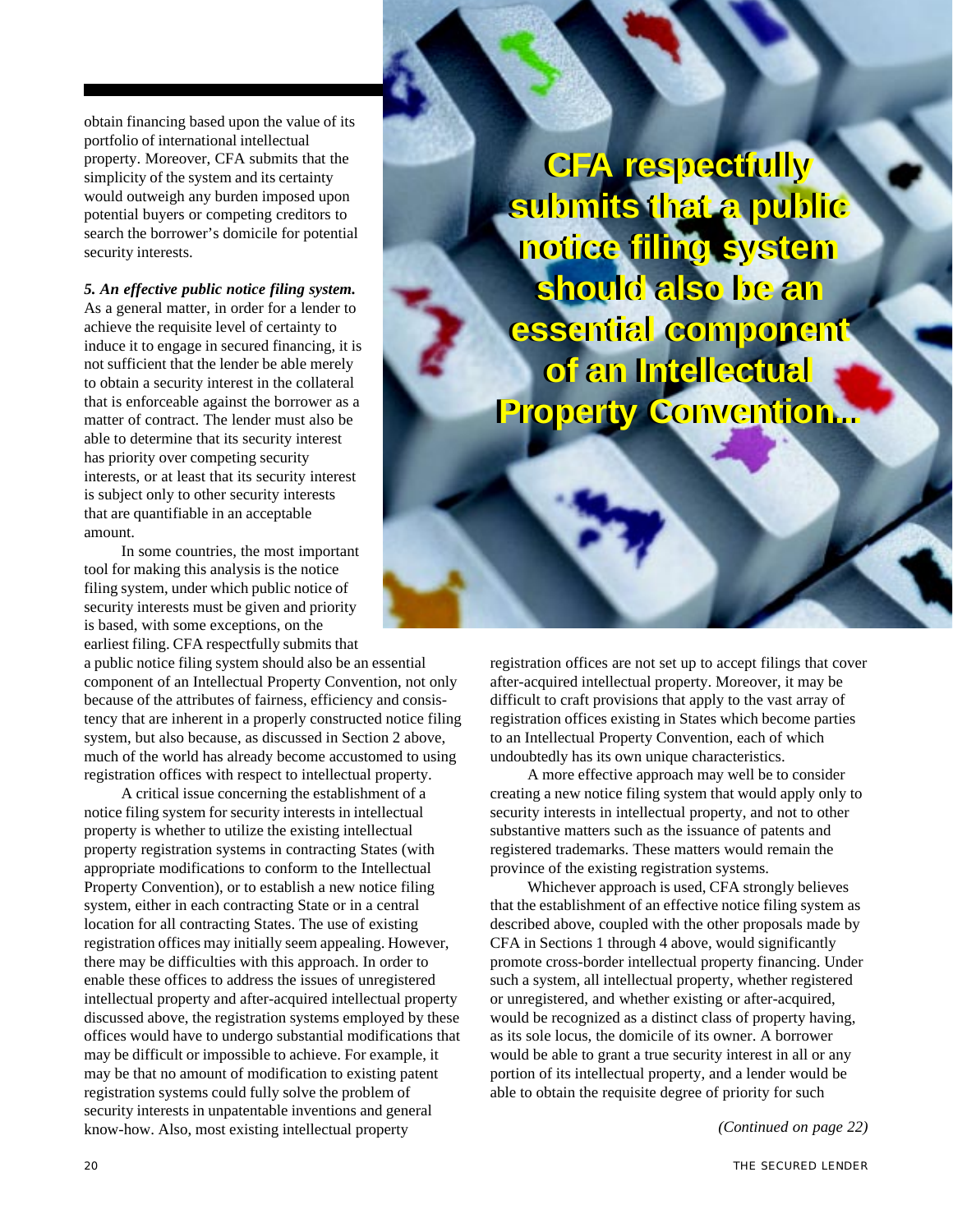security interest with a single filing in the domicile of the borrower. CFA respectfully submits that a convention incorporating these concepts would dramatically enhance the availability of low-cost intellectual property financing to borrowers located in contracting States.

# **B. Enforcing Security Interests Pertaining to Intellectual Property.**

### *1. Appropriate non-judicial procedures for enforcing security interests.*

In order to be willing to provide intellectual property financing in a given country, lenders must be convinced that reliable and efficient procedures exist for enforcing their security interests. Although the laws of some countries provide for non-judicial procedures for enforcing such security interests, in many countries resort to a judicial proceeding is required, which often can be costly and timeconsuming. In these countries, the establishment of nonjudicial enforcement procedures would provide an important incentive to secured lenders. CFA recommends that an Intellectual Property Convention include self-help remedies such as the right to conduct a non-judicial public or private sale or other disposition of intellectual property with appropriate safeguards for the borrower, such as a requirement that the lender exercise all non-judicial remedies in a manner that is commercially reasonable.

# *2. Realizing upon licensed inventory.*

Frequently, the collateral in a loan transaction includes inventory that has been manufactured under a license from the owner of intellectual property. For example, the borrower's inventory may be branded with the trademarks of a trademark licensor, may incorporate text and graphics protected by the copyright of a copyright licensor, or may have been manufactured under a license of a patented process. When a lender seeks to foreclose on such inventory, a high degree of uncertainty may arise as to when, or whether, the lender may enforce its security interests, or take possession of or dispose of that inventory, without the need of further permission from the third-party licensor. This uncertainty tends to be a major impediment to lenders extending financing based on the value of licensed inventory.

In many countries, these issues can be addressed by a legal concept known as the "exhaustion doctrine." Under this doctrine, at some point in an intellectual property licensee's product distribution chain, any exclusive distribution right granted under a trademark, copyright, patent or other intellectual property license is deemed to have become "exhausted" and, therefore, of no further legal effect with respect to the specific goods being distributed. Subsequent owners of any goods which incorporate that intellectual property (such as branded goods, or goods manufactured

with a patented part) are able to redistribute such goods without further permission from the intellectual property licensor, assuming that all of the conditions for "exhaustion" have been met. In these situations, a lender would be able to realize upon its licensed inventory collateral, without any involvement of the licensor, so long as "exhaustion" has occurred.

The basic premise of the exhaustion doctrine is that once intellectual property has been fully incorporated into goods in a manner that is consistent with the licensor's requirements, the intellectual property is deemed to be part of the goods. The licensor's interests are protected because the intellectual property has been processed according to the licensor's requirements and, as such, there is no need for continued restrictions on the distribution of such licensed goods. For example, if the borrower's inventory contains goods branded with the mark of a trademark licensor, but the goods have been through the licensor's complete quality control procedures, any distribution of such goods should not negatively impact the goodwill associated with the mark. Accordingly, the distribution of such goods, including the distribution by a lender pursuant to a foreclosure sale, should not require any further involvement by the trademark licensor. Similarly, if a borrower's inventory contains copies of a work protected by the copyrights of a third party, and such copies were made lawfully according to the law of the

appropriate jurisdiction, a lender should be able to realize the value of that inventory without further interference from the copyright owner. While the criteria for exhaustion differ based on the type of intellectual property involved and from jurisdiction to jurisdic-

22 THE SECURED LENDER